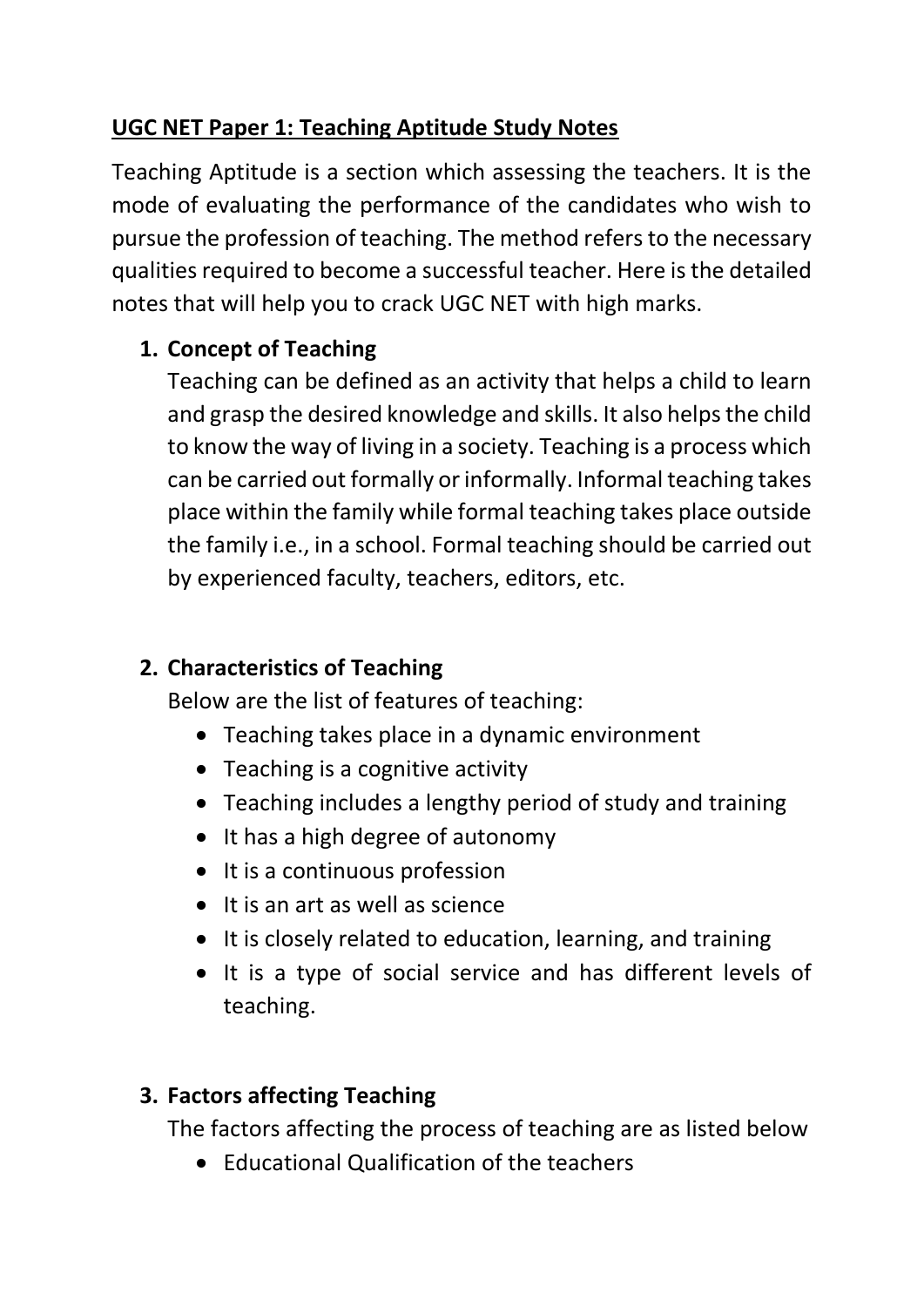- Adequate skills are required for a teacher to carry his work efficiently
- Experience teachers better handle the student's queries and classroom management.
- Classroom environment should support the teachinglearning environment and the teacher plays a vital role in handling this activity.

### **4. Methods of Teaching**

Some of the important teaching methods are

## **Teacher-Centered Strategy:**

Following are the teacher-centered strategies:

- Lecture Method- Lecture Method is a process of teaching in which the teacher tells the students about planned facts. The students listen and take notes. The success of this method depends on the ability of the teacher to speak fluently in good way and style.
- Team Teaching- Team teaching includes a batch of instructors which help a group of students regularly and cooperative them to learn the different concepts. Teachers together prepare the course, frame the syllabus, prepare the lesson plans, teach, guide and evaluate the results of the students. They share students's analysis and also suggest students to decide which approach is better.
- Video Presentation- It is an improved method which involves radio or audio presentation, and it can bring the whole world inside the classroom. Screening of video presentation is followed by the discussion of a task.

### **Mixed Strategy:**

Following are the methods of Mixed Strategy: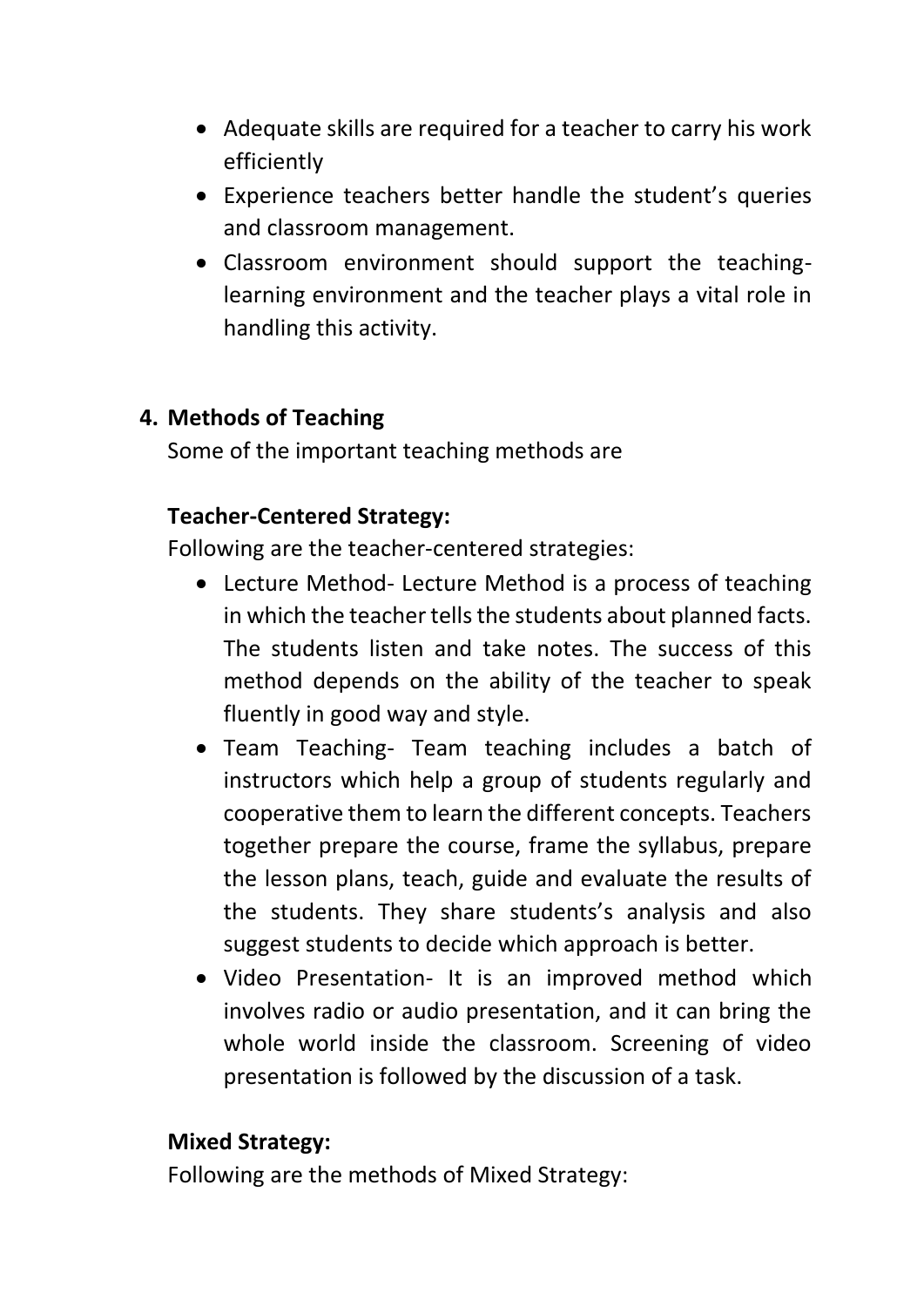- Group Discussion: Discussion methods set a platform for open-ended, collaborative exchange of ideas among the teacher and students with the motive to increase the student's thinking, learning, problem-solving, and understanding. Participants present their unique points of view, listen to other's ideas and then present their ideas in a better way as to increase their knowledge, understanding, or interpretation of the concept.
- Brainstorming- It is a group creativity in which efforts are made to find a relevant conclusion for a particular problem by listing out different ideas or suggestions spontaneously contributed by its members.
- Project Method- This is of the most advanced methods of teaching in which the student's point of view is given importance in the design of the curriculum and content of studies. This method is based on the Philosophy of Pragmatism and the Principle of Learning by Doing.

Some other methods of small group teaching methods are role-playing method, simulation, demonstration method, tutorial, etc.

#### **Student Centered Strategy:**

The various methods of student centered strategy are as listed below:

• Assignments- An assignment is a teaching method which can be done both individually and in the group which assist the students to acquire individual academic competence. No contact hours are offered for the completion of the assignment, and the students have to carry out the task in their own time.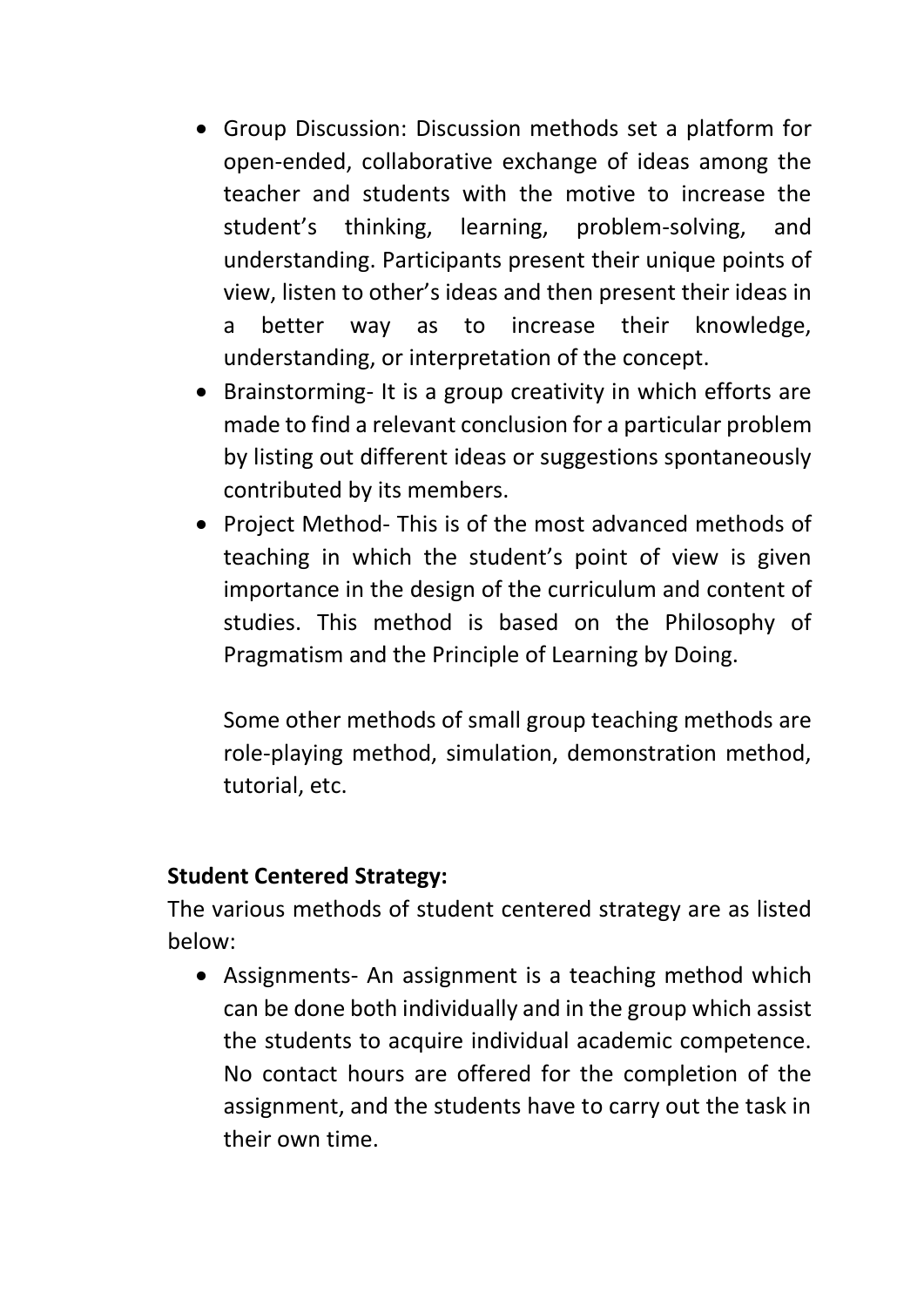- Case study- The case method is the most powerful studentcentered teaching strategy that imparts students with critical thinking, communication, and interpersonal skills. Working in different case study helps the students to research and evaluate multiple sources of date, fostering information literacy.
- Programmed instruction- It is a research bases system that helps the students to learn in a graded sequence of controlled steps. It was discovered by Sydney L.Pressey.
- Computer-Assisted Learning- In this method, the computer is used to present the instructional material and monitor the learning that takes place.
- Heuristic Method- This method was discovered by Dr H.E.Armstrong. It is an approach to problem-solving, leanring, or discovery that employs a practical method but instead sufficient for reaching an immediate goal.

## **Teaching Aids:**

Teaching aids are the type of aids which are used by the facilitator or a teacher in the classroom to make their teaching effective and easy so that the students can understand easily. There are different types of teaching aids which includes:

- Audio Aids- These aids find the usage of the sense of hearing. Eg: radio, tape recorders, language laboratories, etc
- Visual Aids- These aids are the sense of visual only. Eg: chalkboards, soft boards, maps, pictures, flashcards, etc
- Audio-Visual Aids- This makes the use of both sense of hearing and visual. Eg: television, films, computers, filmstrips, etc.